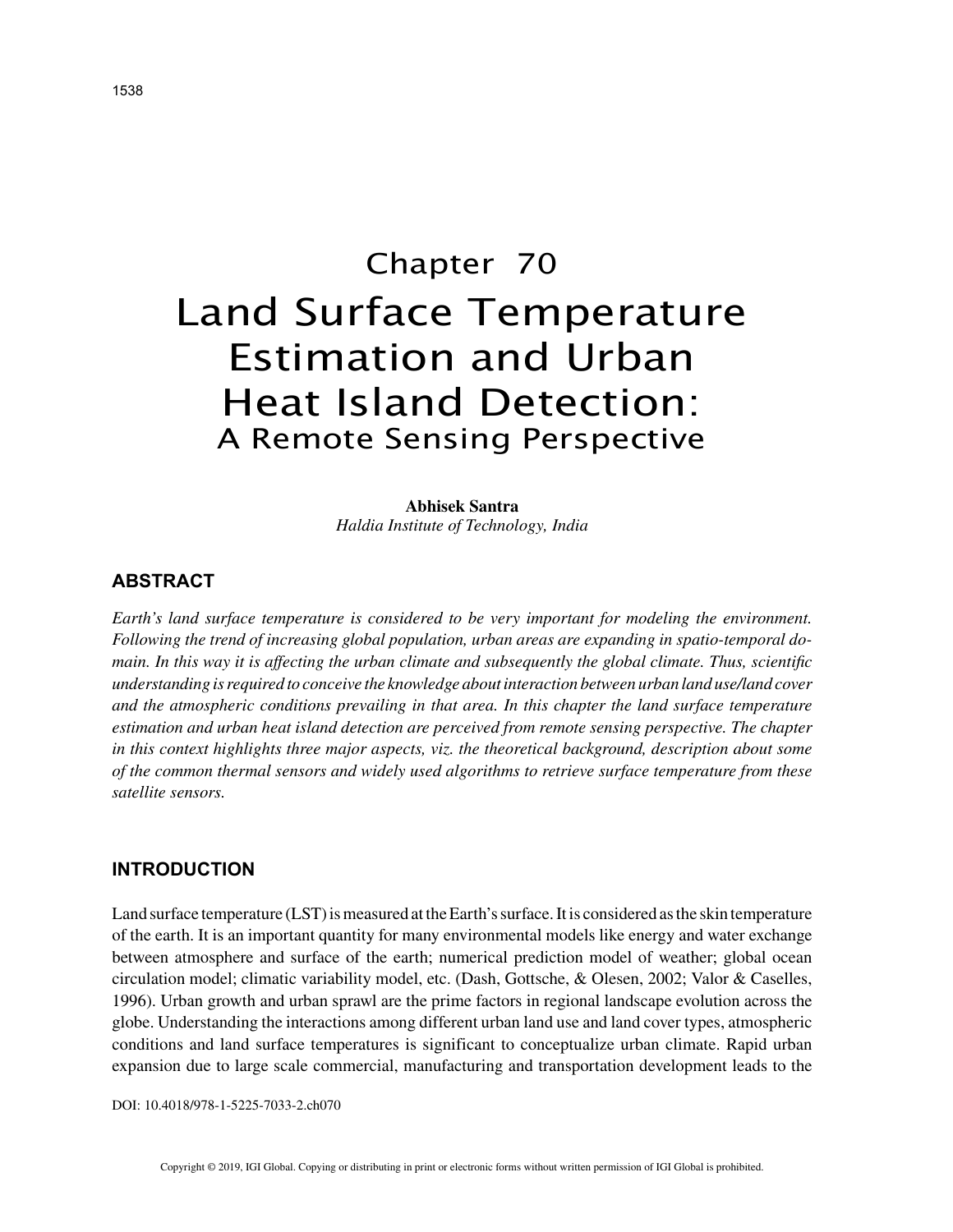#### *Land Surface Temperature Estimation and Urban Heat Island Detection*

#### *Figure 1. Urban heat island*



emergence of Urban Heat Island (UHI) effect (Landsberg, 1981). The urban areas are characterized by higher temperature in comparison with the surrounding rural areas, as shown in Figure 1. The process of urbanization can raise the local temperatures, however, the temperatures of built-up fringed areas will generally remain constant (Resenzweig et al., 2005).

UHI results from differential characteristics of radiation and heat budget in urban landscape. Oke (1982) listed some common causes of the UHI including:

- 1. High absorption of short wave radiation because multiple reflection.
- 2. Human induces heat sources.
- 3. Attenuated outgoing long wave radiation due to the presence of atmospheric constituents.
- 4. Low radiative cooling.
- 5. High sensible heat storage due to increased thermal admittance of building materials.
- 6. Low evapotranspiration due to construction material.
- 7. Low total turbulent heat fluxes from wind speed reduction in the city.

However, the UHI effects may be decreased with increasing wind speed and cloud cover. Conversely UHI may raise with increasing population and size of urban areas. The stronger effect of UHI may be visible during summer to late fall season (Oke, 1982). UHIs are responsible for the changes occur in the precipitation characteristics of the urban areas. These changes may be similar or greater than that predicted by global change models (Changon, 1992). Thus, the increasing temperatures associated with UHI s may induce climatic and biophysical hazards in urban environments including heat stress, anxiety and acute response to air pollutants (Resenzweig et al., 2005; Watson, 2012). Similarly, UHIs also have significant impact on human health, energy demand and environmental conditions (Strathopoulou, Cartalis, & Kermatisoglou, 2004). Oke (1991) commented that the intensity of an UHI can be estimated by determining the maximum difference between urban minimum temperature and rural minimum temperature in consideration with the size, population, layout, topography and atmospheric conditions of the city. The UHI map depict the urban locations that produce hot spots within the city This may be